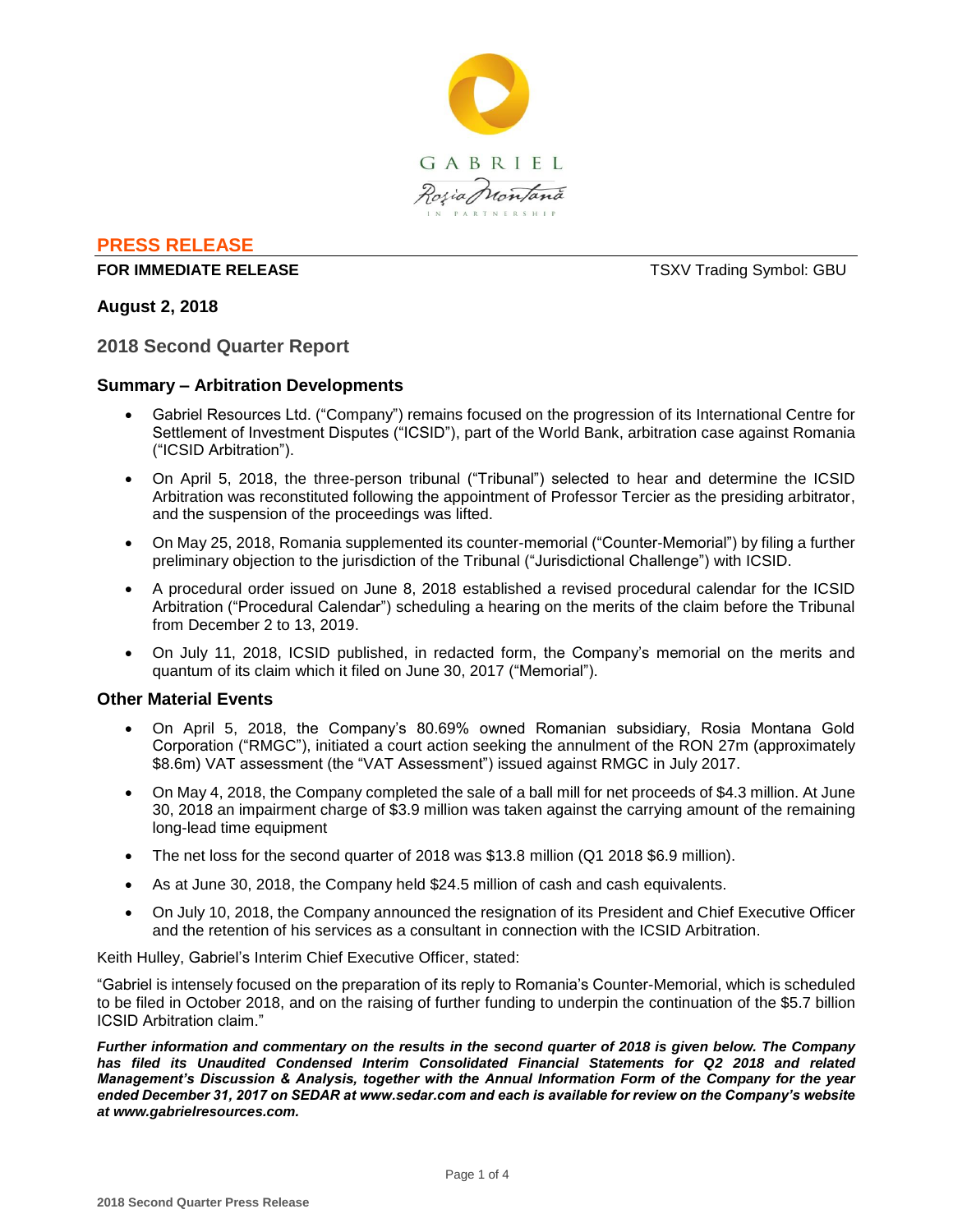For information on this press release, please contact:

Keith R. Hulley Interim Chief Executive Officer Mobile: +1 949 637 9333

Max Vaughan Chief Financial Officer Mobile: +44 7823 885503 max.vaughan@gabrielresources.com

Richard Brown Chief Commercial Officer Mobile: +44 7748 760276 richard.brown@gabrielresources.com

*Neither TSX Venture Exchange nor its Regulation Services Provider (as that term is defined in policies of the TSX Venture Exchange) accepts responsibility for the adequacy or accuracy of this release.*

# **Further Information**

### **Status of the ICSID Arbitration**

- The ICSID Arbitration seeks compensation for all of the losses and damages suffered by the Company and its wholly-owned subsidiary, Gabriel Resources (Jersey) Ltd. (together "Claimants"), resulting from the Romanian State's wrongful conduct and its breaches of the protections afforded by certain treaties for the promotion and protection of foreign investment to which Romania is a party against expropriation, unfair and inequitable treatment and discrimination in respect the Roșia Montană gold and silver project (the "Roșia Montană Project") and the prospective gold, silver and porphyry copper deposits in the neighbouring Bucium concession area ("Projects") and related licenses.
- On February 22, 2018, Romania filed its Counter-Memorial in response to the Memorial.
- On April 5, 2018, the Tribunal was reconstituted following the appointment of Professor Pierre Tercier as the presiding arbitrator and the suspension of the proceedings was lifted. Following its reconstitution, the Tribunal issued Procedural Order No.9 establishing the revised Procedural Calendar.
- On May 25, 2018 Romania supplemented the submission of its Counter-Memorial with the Jurisdictional Challenge, which concerns the ability of Gabriel to utilize the United Kingdom-Romania bi-lateral investment treaty as a basis for claims in the ICSID Arbitration.
- Gabriel, together with its counsel, is currently analyzing the Counter-Memorial and the Jurisdictional Challenge and is preparing its reply in support of its claim ("Reply"), to be filed in accordance with the revised Procedural Calendar which now includes the following key dates:
	- $\circ$  Gabriel to file its Reply to the Counter-Memorial and its counter-memorial to the Jurisdictional Challenge by October 26, 2018.
	- $\circ$  Romania to file its response to the Reply ("Rejoinder") and its reply on the Jurisdictional Challenge by May 3, 2019.
	- o Gabriel to file its rejoinder with regard to the Jurisdictional Challenge by June 7, 2019.
	- o A hearing on the merits of the claim before the Tribunal from December 2 to 13, 2019.
- Following a process prescribed by certain Procedural Orders of the Tribunal, a redacted version of the Memorial was published and made available on the ICSID website on July 11, 2018.

## *UNESCO World Heritage List*

 At its meeting on July 2, 2018, the UNESCO World Heritage Committee accepted a late request of the Romanian Government to postpone its decision on the inclusion of the Roșia Montană Mining Cultural Landscape on the UNESCO World Heritage List due to "the ongoing international arbitration". In media reports, the Romanian Minister of Culture subsequently confirmed that the Romanian Government had requested the postponement of a decision on the file until such time as the ICSID Arbitration is settled in order to "to protect the national assets and financial interests of the Romanian state".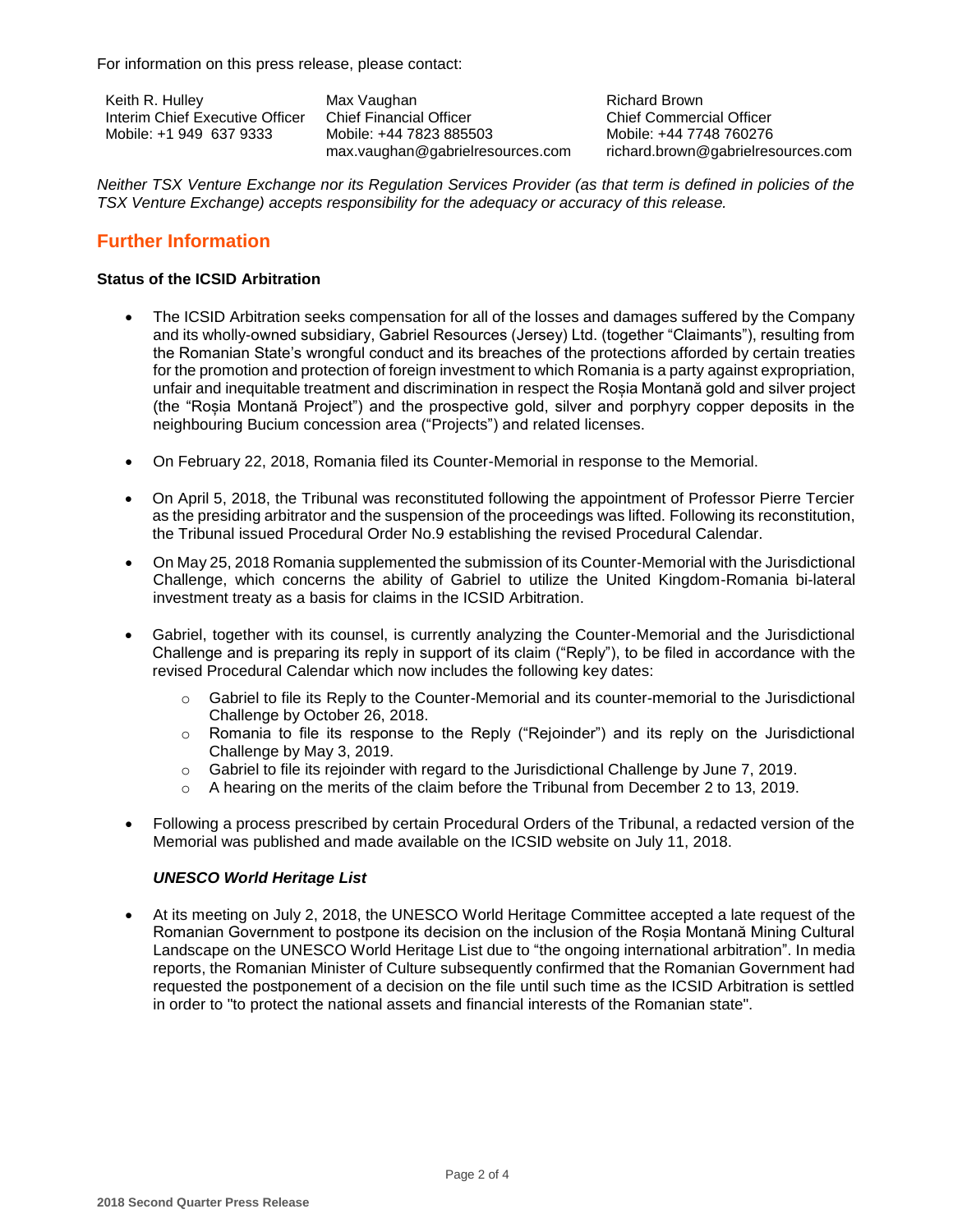### **VAT Assessment**

- As previously reported, the RON 27m (approximately \$8.6m) VAT Assessment levied against RMGC (together with a further demand of RON 18.6 million (approximately \$6.0 million) in respect of related interest and penalties) by the Romanian National Agency for Fiscal Administration ("ANAF") relates to VAT previously claimed and received by RMGC from the Romanian tax authorities in respect of RMGC's purchase of goods and services from July 2011 to January 2016.
- On August 9, 2017, RMGC challenged the validity of the VAT Assessment before the ANAF Directorate-General for the Settlement of Complaints. The Company is advised by counsel that such challenge should have been determined by ANAF within a six month period of the date of the lodging the challenge, however no decision was issued by ANAF within such period, or since. On April 5, 2018, RMGC initiated an action before the Alba Iulia Court of Appeal (Division for Administrative and Tax Claims) seeking the annulment of the VAT Assessment. The next hearing date for such challenge has been set for September 5, 2018.
- On August 10, 2017, RMGC also filed a request for a stay of enforcement of the VAT Assessment before the Alba Iulia Court of Appeal ("Court of Appeal"). On October 2, 2017, the Court of Appeal admitted RMGC's request pending the determination of RMGC's annulment challenge of the VAT Assessment. On March 2, 2018, RMGC received a copy of the Court of Appeal's written decision. ANAF subsequently filed an appeal against this decision with the High Court of Cassation and Justice, however no hearing date for such appeal has yet been set. RMGC has filed a statement of defence in response to ANAF's appeal.
- The Company intends to pursue all available legal avenues to challenge the VAT Assessment along with the interest and penalties and to fully protect its rights and assets.

### **Management Changes**

 On July 10, 2018, the Company announced that its President and Chief Executive Officer, Jonathan Henry, had resigned from his position with immediate effect. Mr. Henry has agreed to act as a consultant in connection with the ICSID Arbitration claim against Romania. Keith Hulley, the Non-Executive Chairman of the Board, assumed the position of interim Chief Executive Officer of Gabriel until a permanent replacement is identified.

### **Liquidity and Capital Resources**

- As at June 30, 2018, the Company held \$24.5 million of cash and cash equivalents.
- Excluding the receipt of proceeds of \$3.9m from the sale of the ball mill, the Company's average monthly cash usage during Q2 2018 was \$2.4 million (Q1 2018 monthly average: \$1.1 million). At the end of Q2 2018, accruals for costs in respect of the ICSID Arbitration amounted to \$3.4 million (Q1 2018: \$2.3 million). Through to the end of 2018 the Company expects an increase in costs to be incurred for the ICSID Arbitration compared to Q1 and Q2 2018 due to legal advisory services in respect of the review and response to the Counter-Memorial.
- The Company estimates it has sufficient sources of funding to cover its planned activities through to the end of November 2018. Further funding is required by the Company to continue as a going concern and to pursue the ICSID Arbitration to its conclusion, and for general working capital requirements. Management is in ongoing discussions about the provision of funding for the Company and also continues to review the Company's activities in order to identify areas to rationalize expenditures.

### **Financial Performance**

- On May 4, 2018, the Company completed the sale of a ball mill for net proceeds of \$4.3 million and at June 30, 2018, Management deemed it appropriate to record an impairment charge of \$3.9 million to the carrying amount of the remaining long-lead time equipment.
- The net loss for the second quarter of 2018 was \$13.8 million which, after accounting for the impairment charge, is a reduction from a loss of \$13.6 million in the corresponding period in 2017, primarily due to the significantly higher 2017 legal and other advisory activity levels in preparation for the June 30, 2017 filing by Gabriel of its Memorial.